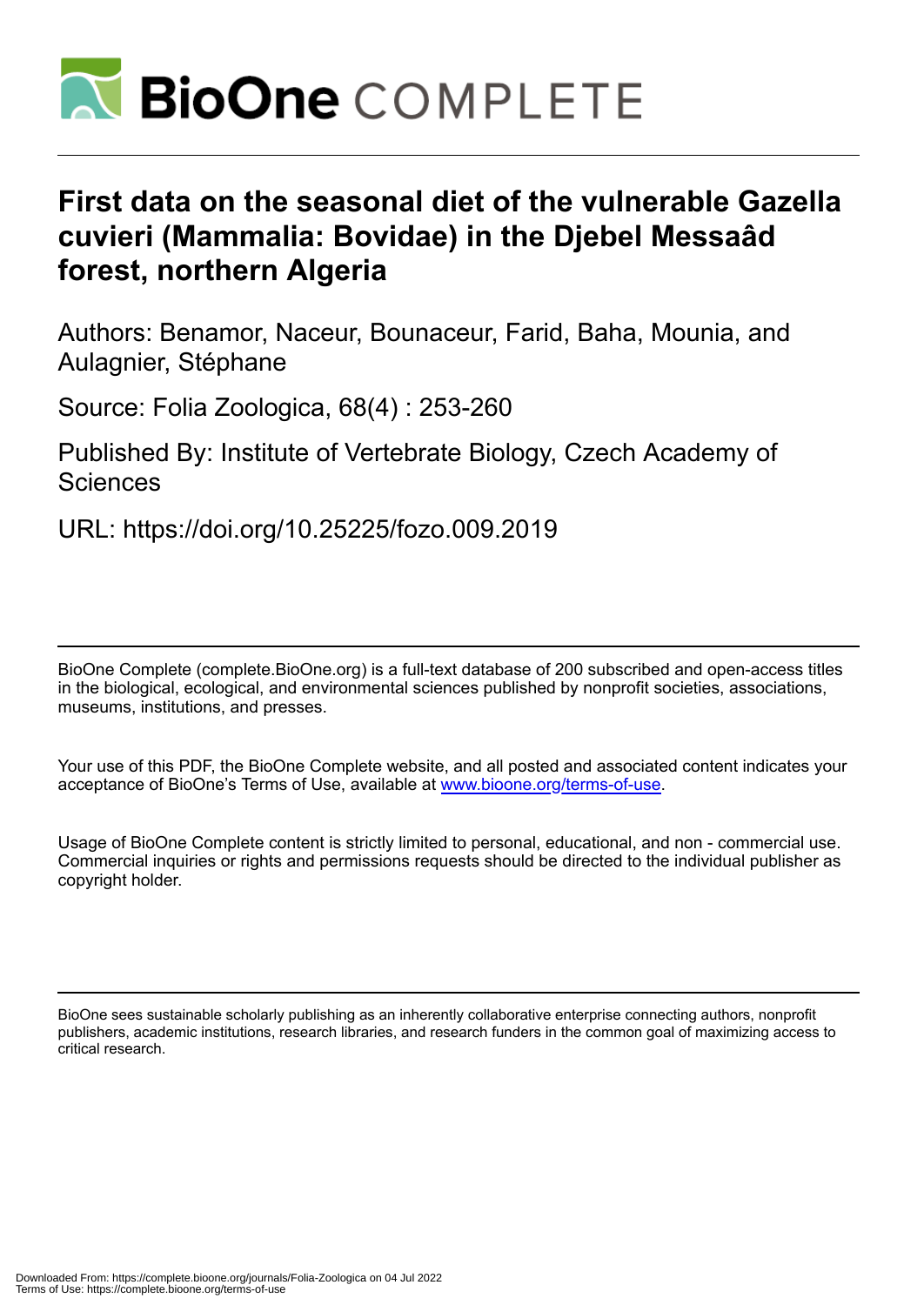# **First data on the seasonal diet of the vulnerable**  *Gazella cuvieri* **(Mammalia: Bovidae) in the Djebel Messaâd forest, northern Algeria**

Naceur BENAMOR<sup>1,2\*</sup>, Farid BOUNACEUR<sup>2,4</sup>, Mounia BAHA<sup>1</sup> and Stéphane AULAGNIER<sup>3</sup>

- *<sup>1</sup> Laboratoire d´Ecobiologie Animale, Ecole Normale Supérieure de Kouba, Vieux Kouba,16308 Alger, Algeria; e-mail: naceur\_mh28@yahoo.fr*
- *<sup>2</sup> Equipe Biologie de la Conservation en Zones Arides et Semi-Arides, Laboratoire de Biotechnologie et de Nutrition en Zones Semi-Arides, Faculté des Sciences de la Nature et de la Vie, Campus de Karmane Université Ibn Khaldoun, 14000 Tiaret, Algeria 3 Comportement et Ecologie de la Faune Sauvage, I.N.R.A., Université de Toulouse, CS 52627,*
- *31326 Castanet-Tolosan cedex, France*
- *<sup>4</sup> Département des Science de la Nature et de la Vie, Centre Universitaire Ahmed Ben Yahia Al-Wancharissi, 38000 Tissemsilt, Algeria*

## Received 18 February 2019; Accepted 8 July 2019

**Abstract.** A good knowledge of food resource utilization is essential to understand how most wild ungulates meet their seasonal requirements in order to improve conservation of endangered taxa. Using faecal sampling, the diet of *Gazella cuvieri* has was investigated in the Djebel Messaâd Mountain (M'sila Province, Algeria) from September 2013 to August 2014. A microhistological analysis method revealed that gazelles ate 29 species of plants during the year. The grass *Stipa tenacissima* and the shrub *Artemisia herba alba* were the major food items throughout the year. The highest diversity was recorded in spring (17 taxa) despite a large consumption of *Helianthemum lippii*, the lowest in a dry summer (nine species), including the major consumption of the shrubs *Phillyrea media*  and *Thymus algeriensis*, together with *Artemisia herba alba*, *Stipa tenacissima* and *Stipa parviflora*. An average relative numerical abundance of 50.5 % of the diet comprised shrubs and trees, mainly including *A. herba alba*, *T. algeriensis* and *Cistus libanotis.* Grasses and forbs accounted for 29.4 % and 20.1 % respectively. Based on this study, this gazelle species can be classified as an intermediate feeder (i.e. browser-grazer).

**Key words:** Cuvier's gazelle, faecal analysis, feeding ecology

#### **Introduction**

Food availability is one of the most important factors influencing the distribution of free-ranging ungulates (Fitzgerald & Waddington 1979, Holecheck et al. 1982, Gill et al. 1983). Some studies have based the classification of ungulate feeding types on the botanical compositions of the diet (Gordon & Illius 1994, 1996) along a continuum from frugivores to browsers and grazers (Hofmann & Stewart 1972, McNaughton & Georgiadis 1986, Hofmann 1989, Bodner 1990, Gagnon & Chew 2000). Dietary preferences of herbivores can vary, with some species specializing on either grass (grazers), woody vegetation (browsers), or a combination of these two food types (intermediate feeders) (Grzimek 1990). Understanding the basis to diet selection by

mammalian herbivores is complex (Shipley 1999). Some fundamental differences exist between grass (monocotyledons) and browse (herbaceous and woody dicotyledons, such as forbs, shrub leaves and stems; Hofmann & Stewart 1972). Knowing the extent to which herbivores feed as grazers (diets containing  $\leq$  25 % browse) or browsers (diets i.e. containing  $\geq$ 75 % fruits, dicot foliage, tree and shrub stems and foliage) is essential for the appropriate management and conservation of their populations (Hofmann & Stewart 1972).

African bovids are a diverse group of mammals that occur from tropical rainforests to deserts (Gagnon & Chew 2000). Woodland, maquis shrubland and steppe are their main natural habitats in the north-western part of the continent. Studies carried out across a range

*\* Corresponding Author*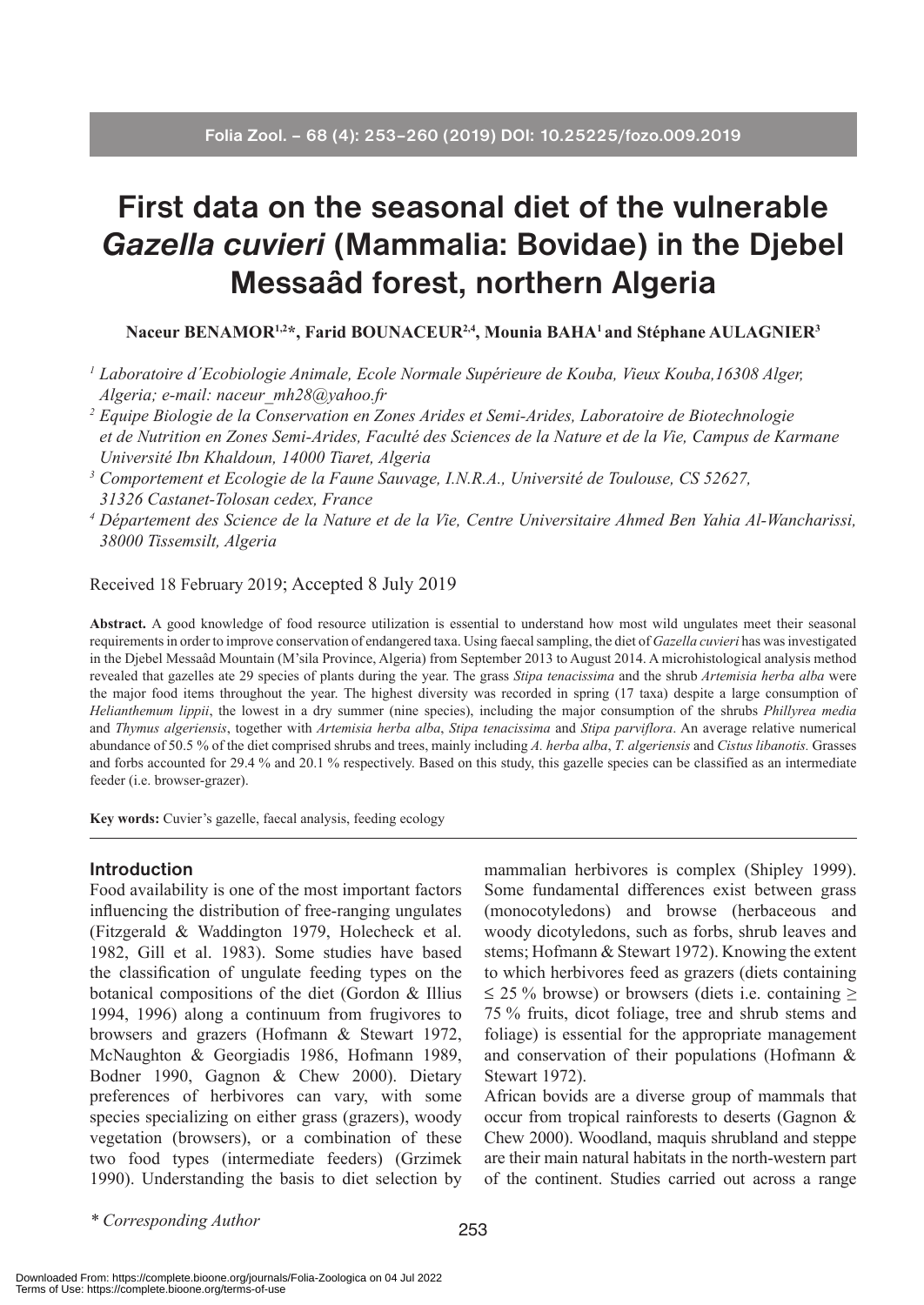

**Fig. 1.** Map showing the geographic location of the Djebel Messaâd forest, northern Algeria. The location of the study site is indicated by the black square.

of environments have documented the proportion of grass and browse consumed by Dorcas gazelle *Gazella dorcas* (Loggers 1991, Abdelhamid 1998, Cuzin 1998, Salem & Saleh 1998, Ait Baamrane et al. 2012, 2017). For Cuvier's gazelle *Gazella cuvieri*, Arbouche et al. (2012) reported direct observation of feeding ecology from the Djebel Metlili in the Belezma National Park in Algeria. The diet of this gazelle has also been characterised in unpublished graduate dissertations (Bouredjli 1989, Talbi 1989, Benamor 2014) and as part of an unpublished thesis (Sellami 1999), mainly in the Mergueb nature reserve (M'Sila, Algeria). However, Bounaceur et al. (2016) pointed out that a more comprehensive investigation of the diet of the Cuvier's gazelle is urgently needed to identify critical habitats and suggest necessary conservation.

Cuvier's gazelle is endemic to northwest Africa (Morocco, Algeria and Tunisia) and classified as "Vulnerable" by IUCN (IUCN SSC Antelope Specialist Group 2016) due to ongoing habitat degradation, mainly related to the loss of forest to cultivation and pasture. Widely distributed in Algeria until the 19<sup>th</sup> century, the species experienced a dramatic range decrease during the last century (Bounaceur et al. 2016). It has recently disappeared from a few localities and the remaining populations are highly fragmented, except possibly in the large national forests of native Aleppo pines, *Pinus halepensis* (Beudels et al. 2013). As such, conservation of this declining species, nationally listed as "Endangered" (Bounaceur et al. 2016), should be a priority.

As part of an extensive survey of Cuvier's gazelle in the Djebel Messaâd forest, where a small population of ca. 20 individuals persists, we investigated the seasonal diet composition over one year. This study is intended to show local optimal habitats for the species and support sympathetic management of vegetation.

## **Material and Methods**

#### *Study area*

Field work was conducted in Djebel Messaâd (34°59′53.1′′ N, 4°17′07.2′′ E), M'Sila Province, northern Algeria, a mountainous area located 30 km south-east of Bou Saâda (Fig. 1). The highest



**Fig. 2.** First axes of a factorial correspondence analysis illustrating the seasonal variations in the diet of *Gazella cuvieri* from September 2013 to August 2014 in the Djebel Messaâd Mountain (northern Algeria), and first steps of a hierarchical classification on factorial co-ordinates: level 1 isolated plants associated with spring, level 2 isolated plants associated with winter, level 3 plants associated with summer separated from plants associated with autumn. (Acy: *Anacyclus cyrtolepidioides*; Afr: *Anarrhinum fruticosum*; Aab: *Artemisia absinthium*; Aca: *Artemisia campestris*; Aha: *Artemisia herba alba*; Bru: *Bromus rubens*; Csp: *Calicotome spinosa*; Cco: *Calligonum comosum*; Cli: *Cistus libanotis*; Cda: *Cynodon dactylon*; Eve: *Eruca vesicaria*; Fth: *Fumana thymifolia*; Gal: *Globularia alypum*; Hli: *Helianthemum lippii*; Hsp: *Helianthemum*  sp.; Hsu: *Heliotropium supinum*; Mpa: *Malva parviflora*; Pme: *Phillyrea media*; Pha: *Pinus halepensis*; Pte: *Pistacia terebinthus*; Psc: *Pituranthos scoparius*; Pal: *Plantago albicans*; Qil: *Quercus ilex*; Rof: *Rosmarinus officinalis*; Sse: *Sedum sediforme*; Ssp: *Silybum* sp.; Spa: *Stipa parviflora*; Ste: *Stipa tenacissima*; Tal: *Thymus algeriensis*).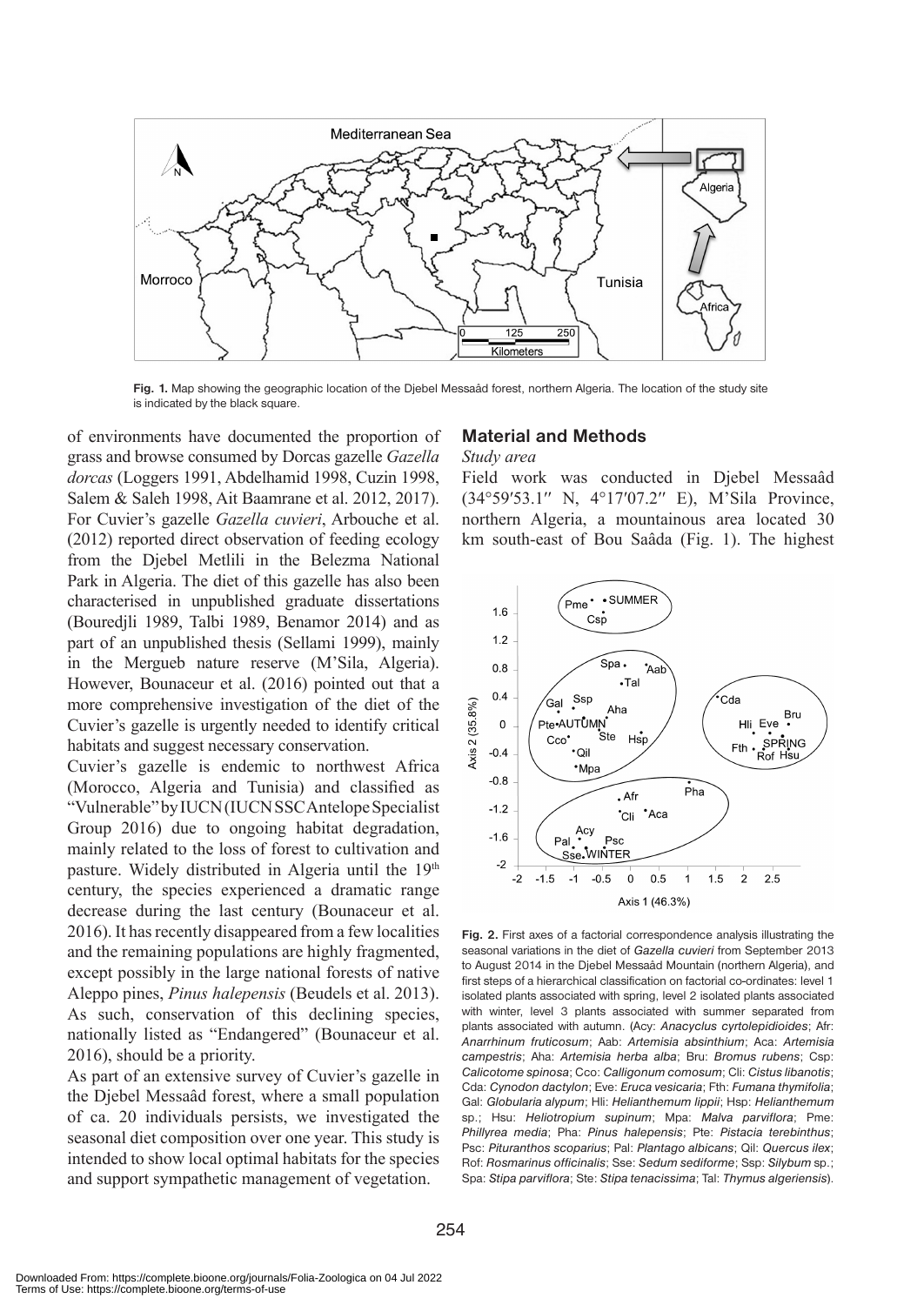summit, Teniet Sidi Nasseur, is 1675 m a.s.l. The local climate is of a semi-arid Mediterranean type: winters (Dec-Jan-Feb) are cool and humid, summers (Jun-Jul-Aug) are hot and dry. Over the last 10 years temperatures averaged 2.8 °C (SD = 1.3) in January with an absolute minimum of 0.9 °C, and 25.9 °C (SD  $= 0.9$ ) in July with an absolute maximum of 31.9 °C. Annual rainfall averaged  $435 (SD = 137.8)$  mm with two peaks: September (65.1 mm) and April (80.4 mm), and a drought period from June to September (Kaabeche 1990).

Djebel Messaâd is a natural Aleppo pine, *Pinetum halepensis*, forest with vegetation including *Pistacia lentiscus*, *Rosmarinus officinalis*, *Globularia alypum*, *Hertia cheirifolia*, *Dorycnium suffruticosum*, *Fumana ericoides*, *Stipa tenacissima*, *Cistus libanotis*. Part of the forest belongs also to the association *Juniperetum phoenicea* characterised by *Artemisia herba alba*,

*Lygeum spartum*, *Helianthemum cinereum*, and *Quercus ilicis* in relatively cool regions or sites less impacted by farming and grazing, and including *Cistus villosus*, *Jasminum fruticans*, *Muscari atlanticum*, *Dactylis hispanica* and *Ampelodesma mauritanica*  (El-Attoui 1996)*.*

### *Faecal sampling, epidermis references, and faecal analysis*

Faecal pellets of Cuvier's gazelle were collected from September 2013 to August 2014 during the last week of each month in the whole Djebel Messaâd Mountain. We studied food composition during autumn (Sep-Oct-Nov) 2013, winter (Dec-Jan-Feb) 2013-2014, spring (Mar-Apr-May) and summer (Jun-Jul-Aug) 2014. Following the protocol of Stewart  $\&$ Stewart (1971), who studied ten faecal pellets per area and season, we randomly collected three to four fresh

**Table 1.** Diet of *Gazella cuvieri* during autumn 2013, winter 2013-2014, spring and summer 2014 in the Djebel Messaâd Mountain, Algeria. (-): Not found in faeces. Others: plant species consumed by Cuvier's gazelle comprising < 3 % of the diet. Shrubs (*Globularia alypum*, *Rosmarinus officinalis*, *Calligonum comosum*); grasses (*Bromus rubens*); forbs (*Eruca vesicaria*, *Silybum* sp.).

| Plant categories and species     | Autumn $N$ (%) | Winter N $(\% )$ | Spring N $(\% )$ | Summer N $(\% )$ | Annual N $(\% )$ |
|----------------------------------|----------------|------------------|------------------|------------------|------------------|
| Shrubs and trees                 | 50.67          | 43.33            | 54.67            | 53.33            | 50.50            |
| Artemisia herba alba (Aha)       | 21.33          | 14.67            | 7.33             | 17.33            | 15.16            |
| <i>Thymus algeriensis</i> (Tal)  | 6.00           | 3.33             | 4.67             | 12.00            | 6.50             |
| Cistus libanotis (Cli)           | 2.67           | 16.67            | 4.66             |                  | 6.00             |
| Helianthemum lippii (Hli)        |                |                  | 20.00            |                  | 5.00             |
| Phillyrea media (Pme)            |                |                  |                  | 12.67            | 3.17             |
| Pistacia terebinthus (Pte)       | 12.00          |                  |                  |                  | 3.00             |
| Artemisia absinthium (Aab)       | 2.00           |                  | 3.33             | 5.33             | 2.66             |
| Pinus halepensis (Pha)           |                | 3.33             | 4.67             |                  | 2.00             |
| Fumana thymifolia (Fth)          |                |                  | 6.67             |                  | 1.67             |
| Artemisia campestris (Aca)       |                | 4.00             | 2.00             |                  | 1.50             |
| Calicotome spinosa (Csp)         |                |                  |                  | 6.00             | 1.50             |
| <i>Ouercus ilex</i> (Oil)        | 4.00           | 1.33             |                  |                  | 1.33             |
| Others                           | 2.67           |                  | 1.33             |                  | 1.00             |
| Grasses                          | 33.33          | 22.67            | 22.00            | 39.67            | 29.42            |
| Stipa tenacissima (Ste)          | 26.67          | 20.00            | 6.00             | 17.00            | 17.42            |
| Stipa parviflora (Spa)           | 6.67           | 2.67             | 6.67             | 20.00            | 9.00             |
| Cynodon dactylon (Cda)           |                |                  | 6.67             | 2.67             | 2.34             |
| Others                           |                |                  | 2.67             |                  | 0.67             |
| Forbs                            | 16.00          | 34.00            | 23.33            | 7.00             | 20.08            |
| Helianthemum sp. (Hsp)           | 8.67           | 8.67             | 11.33            | 7.00             | 8.92             |
| Malva parviflora (Mpa)           | 6.00           | 4.00             |                  |                  | 2.50             |
| Heliotropium supinum (Hsu)       |                |                  | 9.34             |                  | 2.34             |
| Pituranthos scoparius (Psc)      |                | 6.00             |                  |                  | 1.50             |
| Sedum sediforme (Sse)            |                | 5.33             |                  |                  | 1.33             |
| Anacyclus cyrtolepidioides (Acy) |                | 4.67             |                  |                  | 1.17             |
| Anarrhinum fruticosum (Afr)      | 0.67           | 2.00             | 0.67             |                  | 0.84             |
| Plantago albicans (Pal)          |                | 3.33             |                  |                  | 0.83             |
| Others                           | 0.67           |                  | 2.00             |                  | 0.67             |
| Number of fragments              | 300            | 300              | 300              | 300              | 1200             |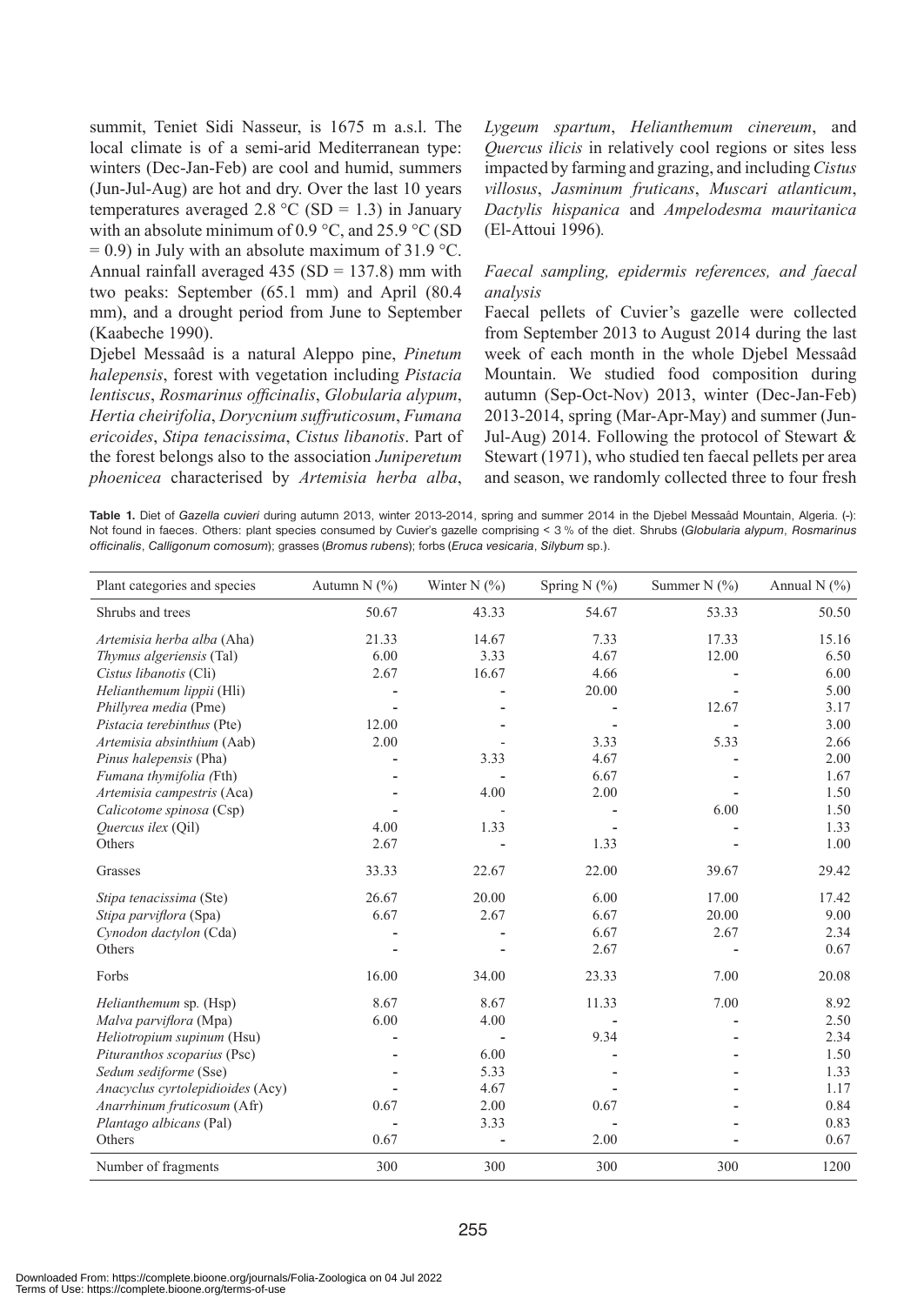pellets per month, recognizable by their colour and shiny appearance, each month in different latrine sites in order to investigate different individuals. Pellets were air-dried and stored in paper bags in the field.

Based on the work of García-Gonzalez (1983), we prepared a reference collection of the epidermis of the main 52 plant species (16 families) collected within the habitat of the gazelle. The method used to obtain the epidermis of the plant fragment involved carefully scraping it with a scalpel to separate tissues above the epidermis from different parts of the plant (adaxial and abaxial surfaces of leaves, stems, flowers). After rinsing in sodium hypochlorite solution (12 %), the epidermis was washed in distilled water, placed in a glycerine solution (50 %) and sealed on a slide with nail varnish (García-Gonzalez 1983). The diagnostic features of the plant epidermis, such as cells, fibres, trichomes, pores, stomata, vessels, intercellular structures and cell walls from each reference slide were photographed using a camera (Sony Cyber-Shot DSC-W380) fitted to an optical microscope at  $(10 \times$ 0) and  $(10 \times 40)$  magnification. Following Chapuis (1980) we identified the first 300 epidermal fragments by comparison with reference slides.

### *Data analysis*

Results of diet analysis are expressed as average relative numerical abundance  $(N\%)$  for each plant taxon. Relative abundance is the ratio of the number of fragments of a species or category  $(n_i)$  to the total number of fragments of all plant taxa (Zaime & Gautier 1989). The seasonal values of trophic diversity were calculated using the Shannon-Wiener formula. We investigated seasonal variation in diet by computing a factorial correspondence analysis (FCA) of the number of fragments for each plant taxon followed by a hierarchical classification on factorial co-ordinates using PAST 1.37 (Hammer et al. 2001).

# **Results**

Over the year, Cuvier's gazelle fed on 29 plant species from 16 families (Table 1). About 50.5 % of the diet was made up of four plant species: the grasses *Stipa tenacissima* (17.4 %) and *S. parviflora* (9 %), the woody *Artemisia herba alba* (15.2 %), and the forb *Helianthemum* sp. (8.9 %)*.* The remaining plants included *Thymus algeriensis* (6.5 %), *Cistus libanotis* (6 %), *Helianthemum lippii* (5 %), *Phillyrea media* (3.2 %), *Pistacia terebinthus* (3 %), and 20 other species with less than 3 % of each (for a total of 25.8 %).

Shrubs and trees, including *A. herba alba*, were the dominant plant category (50.5 %), followed by grasses (29.4 %), including *S. tenacissima*, and forbs (20.1 %) (Table 1). Gazelles fed on forbs mainly during winter (20 %) in contrast to summer  $(7 \%)$  when the consumption of shrubs and trees was greatest (53.3 %).

The highest species richness of plants in the diet was recorded in spring (17 species, 10 families) despite high consumption of *H. lippii* (20 %), while the lowest was in summer (nine species, six families), including the relevant consumption of *P. media*  (12.7 %) and *Calicotome spinosa* (6 %)*,* winter (15 species, ten families) and autumn (12 species, nine families) were intermediate. We demonstrated a relatively higher Shannon diversity index in spring (3.71) in comparison with winter (3.44) and autumn (3.49), with the lowest in summer (0.99).

Factorial correspondence analysis clearly showed seasonal variation in diet (Fig. 2). The spring diet was the most distinct, with the autumn diet intermediate between winter and summer. Seven species characterised the spring diet on the first axis: *H. lippii*, *Heliotropium supinum*, *Fumana thymifolia*, *Rosmarinus officinalis*, *Eruca vesicaria*, *Bromus rubens* and *Cynodon dactylon.* Summer and winter diets were the opposite on the second axis, with *P. media* and *C. spinosa* in summer, eight species including *Pituranthos scoparius*, *Sedum sediforme*, *Anacyclus cyrtolepidioides* and *Plantago albicans* in winter. The autumn diet was associated with species consumed throughout the year, such as *A. herba alba* and *S. tenacissima* with the unique occurrence of *P. terebinthus*.

# **Discussion**

### *Annual diet*

With 29 plant species consumed by Cuvier's gazelle in the Djebel Messaâd, the species richness of the diet was intermediate between estimates obtained for the Mergueb Nature Reserve (Sellami 1999) and Djebel El Achch (Talbi 1989) (Table 2). However, the former study used faecal analysis as we did, while the latter used direct observation of grazed species, a method which tends to underestimate food diversity (Bouredjli 1989). The microhistological method also underestimates digestible plant species (Brand 1978) or species rarely included in the diet, while overestimating plant species that readily break up into small fragments (Johnson et al. 1983). Our preliminary work, based on 300 fragments, gave a clear picture of the diet of Cuvier's gazelle and its seasonal changes. Nevertheless, accumulation curves should be used to ascertain this sampling design in further studies.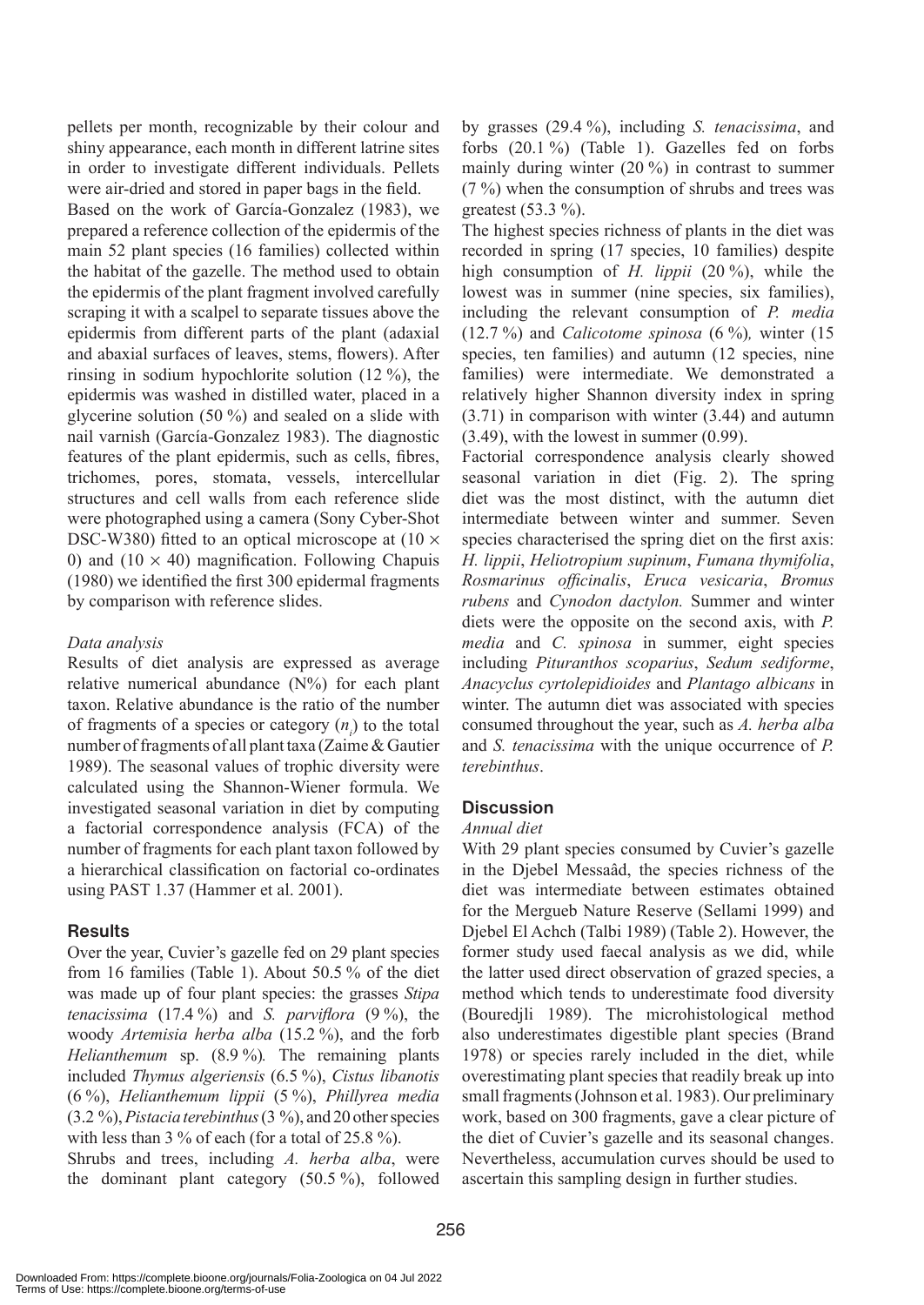| (Saïda) Talbi (1989)*  | (M'sila) Bouredjli (1989)* | (M'sila) Sellami (1999)** | $(M'sila)$ (This study)**  |
|------------------------|----------------------------|---------------------------|----------------------------|
| Olea europea           | Artemisia herba alba       | Salsola vermiculata       | Stipa tenacissima          |
| Arbutus unedo          | Sonchus asper              | Helianthemum lippii       | Artemisia herba alba       |
| Pistacia lentiscus     | Crepis vesicaria           | Cynodon dactylon          | Stipa parviflora           |
| Phillyrea angustifolia | Stipa tenacissima          | Gastridium scabrum        | Helianthemum sp.           |
| Quercus coccifera      | Anabasis articulata        | Herniaria mauritanica     | Thymus algeriensis         |
| Calycotome spinosa     | Noaea mucronata            | Ziziphus lotus            | Cistus libanotis           |
| Lonicera implexa       | Asphodelus fistolosus      | Anabasis articulata       | Helianthemum lippii        |
| Ruta montana           | Ephedra major              | Sedum sediforme           | Phillyrea media            |
| Lavandula stoechas     | Lycium arabium             | Bromus sp.                | Pistacia terebinthus       |
| Lycium arabicum        | Olea europea               | Medicago hispida          | Artemisia absinthium       |
| Jasminum fruticanS     | Phytoranthus chlorontus    | Stipa retorta             | Malva parviflora           |
| Cytisus triflorus      | Asparagus albus            | Asparagus albus           | Cynodon dactylon           |
| Rhamnus alaternus      | Phus tricuspidata          | Artemisia herba alba      | Heliotropium sp.           |
| Asparagus albidus      | Helianthemum lippii        | Psoralea bituminosa       | Pinus halepensis           |
| Salvia pratensis       | Salsola vermiculata        | Cupressus sp.             | Fumana thymifolia          |
| Stipa tenacissima      |                            | Aristida plumosa          | Artemisia campestris       |
| Asphodelus microcarpus |                            | Paronychia capitata       | Calicotome spinosa         |
| Globularia alypum      |                            | Artemisia campestris      | Pituranthos scoparius      |
| Ferula communis        |                            | Echium pycnanthum         | Quercus ilex               |
| Cytisus arborium       |                            | Vicia monantha            | Sedum sediforme            |
| Rosmarinus sp.         |                            | Atractylis caprinus       | Anacyclus cyrtolepidioides |
| Teucrium sp.           |                            | Medicago sp.              | Anarrhinum fruticosum      |
|                        |                            | Cutandia dichotoma        | Plantago albicans          |
|                        |                            | Sedum amplexicaule        | <b>Bromus</b> rubens       |
|                        |                            | Stipa plumosa             | Eruca vesicaria            |
|                        |                            | Thymelaea hirsuta         | Globularia alypum          |
|                        |                            | Lotus creticus            | Rosmarinus officinalis     |
|                        |                            | Olea europea              | Silybum sp.                |
|                        |                            | Eruca vesicaria           | Calligonum comosum         |
|                        |                            | Marrubium supinum         |                            |
|                        |                            | Fumana thymifolia         |                            |
|                        |                            | Launaea resedifolia       |                            |
|                        |                            | Lolium multiflorum        |                            |
|                        |                            | Anarrhinum fruticosum     |                            |
|                        |                            | Pistacia atlantica        |                            |
|                        |                            | Thymus algeriensis        |                            |
|                        |                            |                           |                            |

**Table 2.** Plants consumed by *Gazella cuvieri* in different localities of Algeria reported in previous studies and this study (the lists are ordered by decreasing importance). \*observation of direct browsing, \*\*faecal analysis.

Mergueb Reserve

Djebel Messaâd Mountain

Mergueb Reserve

Browse was highly predominant in the diet throughout the year, a result that is congruent with Ait Baamrane et al. (2012, 2017) for the Dorcas gazelle in M'Sabih Talaa Reserve (Morocco). With a diet that included 50.5 % shrubs, 29.4 % grasses and 20.1 % forbs our results corroborate those obtained by Arbouche et al. (2012) by direct observation at Djebel Metlili in the Belezma National Park. From faecal analysis, shrubs

Djebel El Achch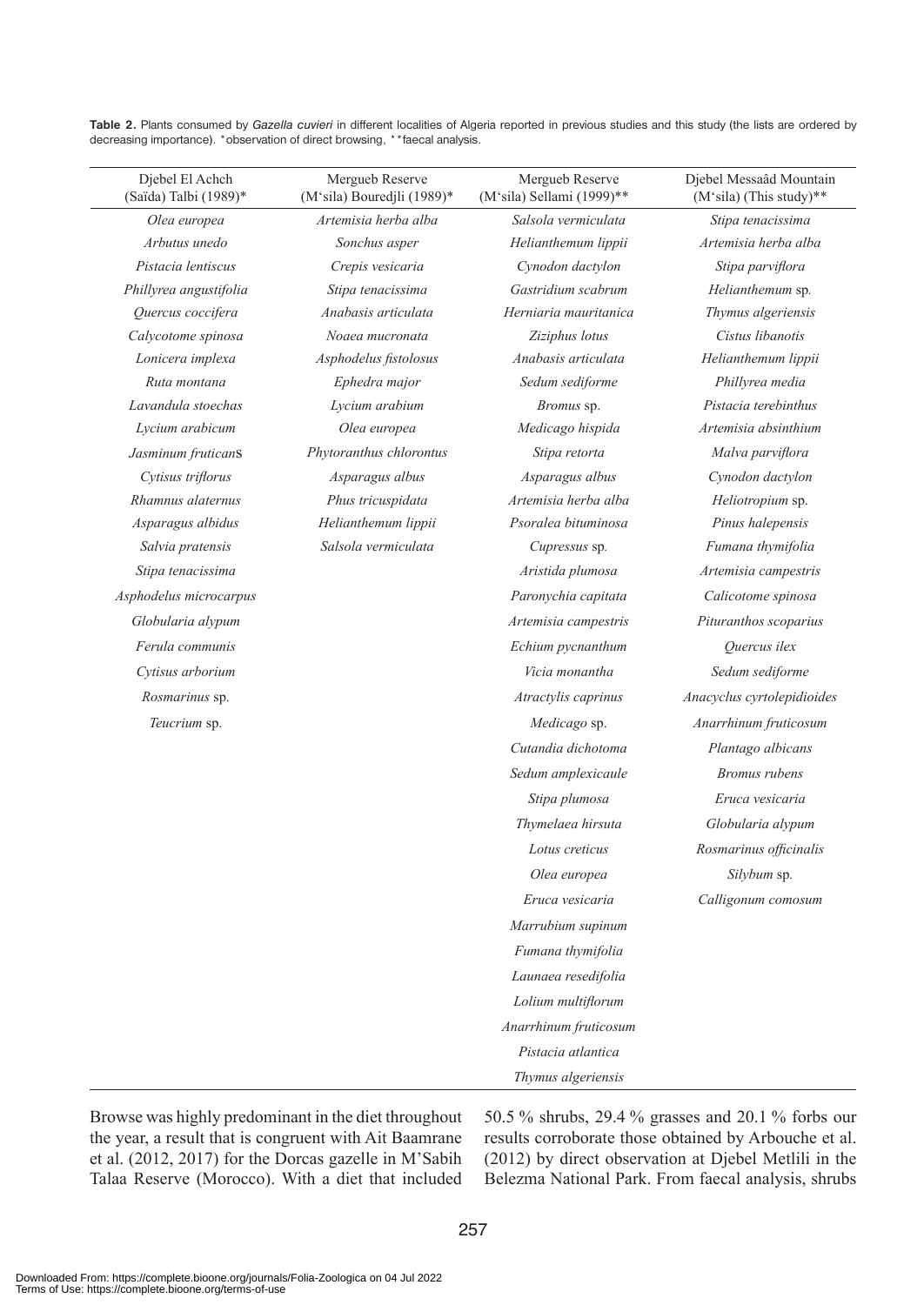accounted for 77.3 % and 36.1 % of the diet in Djebel El Achch (Talbi 1989) and the Mergueb Nature Reserve (Sellami 1999), respectively.

According to Hofmann & Stewart (1972), a diet containing more than 25 % browse and less than 75 % fruits, dicotyledon foliage, and shoots, *G. cuvieri* can be classed as an "intermediate or mixed feeder". Among the six dietary categories identified by Gagnon & Chew (2000) for African bovids, Cuvier's gazelle falls again into the "browser-grazer" or "mixed feeder" whose diet includes 30-70 % of dicots and monocots and less than 20 % fruits.

Steppe species, such as *S. tenacissima* (17.4 %) and *A. h. alba* (15.2 %), were the main food species of *G. cuvieri* in the Djebel Messaâd. This finding is in agreement with the data of Bouredjli (1989) and Bel Hadj Kacem et al. (1994) in Tunisia. However, Talbi (1989) and Arbouche et al. (2012) mentioned only the first of these species, and Sellami (1999) the second, possibly in accordance with their availability at the different sites.

# *Seasonal diet*

In spring, Cuvier's gazelles consumed the greatest diversity of plant species, including a large amount of shrubs (54.7 %, mainly *Helianthemum lippii*, followed by *Fumana thymifolia*) and forbs (23.3 % including mainly *Helianthemum* sp. and *Heliotropium supinum*). Grasses (22 %) were also more diversified with four species, including *Cynodon dactylon* and *Bromus rubens*, typical of this season. Spring is an important season for gazelles with moulting, parturition and lactation (Olmedo et al. 1985). To meet their elevated energy requirements, growing plant tissue derived from browse are favoured since these are the most nutritious form of food due to their highly soluble cell content (van Soest 1982).

In summer, the number of plant species in the gazelle's diet decreased, together with the amount of forbs (7 %), the availability of which is dramatically reduced under the effects of heat, drought and overgrazing by domestic animals. Westoby (1974) and Belovsky (1978) suggested that herbivores would specialise when resource levels were high and generalise when they were low. In contrast, during this dry season, *G. cuvieri* restricted its diet to few species of shrubs, including *A. h. alba*, *Phillyrea media*, *Thymus algeriensis* and *Calicotome spinosa*, and grasses, mainly *S. parviflora* and *S. tenacissima*. The seasonal contribution of grasses (39.7 %) does not support the more extensive consumption of dicots during the dry season, when monocots show

reduced protein and increased fibre content (Stelfox & Hudson 1986). This high grass contribution to the diet is likely due to the shortage of forbs, which is not counterbalanced by a switch to browse when good quality grass runs out (see Kleynhans et al. 2011).

In autumn, plant diversity in the diet increased together with the amount of forbs, whereas the consumption of *S. tenacissima* and *A. herba alba*, the two main food species for *G. cuvieri* at Djebel Messaâd, reached a maximum. *Pistacia terebinthus*, and *Quercus ilex* which offer both deciduous leaves and fruits during this season, were also heavily browsed by gazelles, together with 8000 to 10000 sheep and goats, which are in the area throughout the year. The large amount of grasses (33.0 %), mainly *S. tenacissima*, is probably linked to the same food limitation that is seen in the dry summer due to limited rainfall until November.

During the winter and wet season, the gazelle's diet included a large diversity of plant species, and the largest amount of forbs (34 %) with some species consumed only during this season: *Pituranthos scoparius*, *Sedum sediforme*, *Anacyclus cyrtolepidioides* and *Plantago albicans*. In contrast to more northern or mountainous areas, the growth of vegetation in the study area is stimulated by rainfall (Zedam et al. 2016). The diet in this season is also characterised by lower quantities of shrubs (43.3 %), with less species consumed compared to other seasons when shrubs, such as *Cistus libanotis* and *Artemisia campestris*, are more palatable.

These annual variations highlight the seasonal plasticity of the diet of *G. cuvieri* beyond the regional variations reported so far (Bouredjli 1989, Talbi 1989, Bel Hadj Kacem et al. 1994, Sellami 1999, Arbouche et al. 2012). Such variation reflects the availability of palatable green plant material and has similarly been reported in mountain gazelle *Gazella gazella* in lower Galilee (Baharav 1981) or in the Dorcas gazelle in the Negev Desert (Ward & Saltz 1994) and central plains of Morocco (Loggers 1991, Ait Baamrane et al. 2012, 2017).

# **Conclusion**

Based on its diet in the Djebel Messaâd *G. cuvieri* should be classified as an intermediate browsergrazer. Two plant species, the grass *S. tenacissima* and the shrub *A. h. alba,* were important food sources throughout the year, but were supplemented by a variety of species that contributed to the seasonal variation in the diet. From a conservation perspective, it would be useful to safeguard the availability of these and other key food resources, particularly in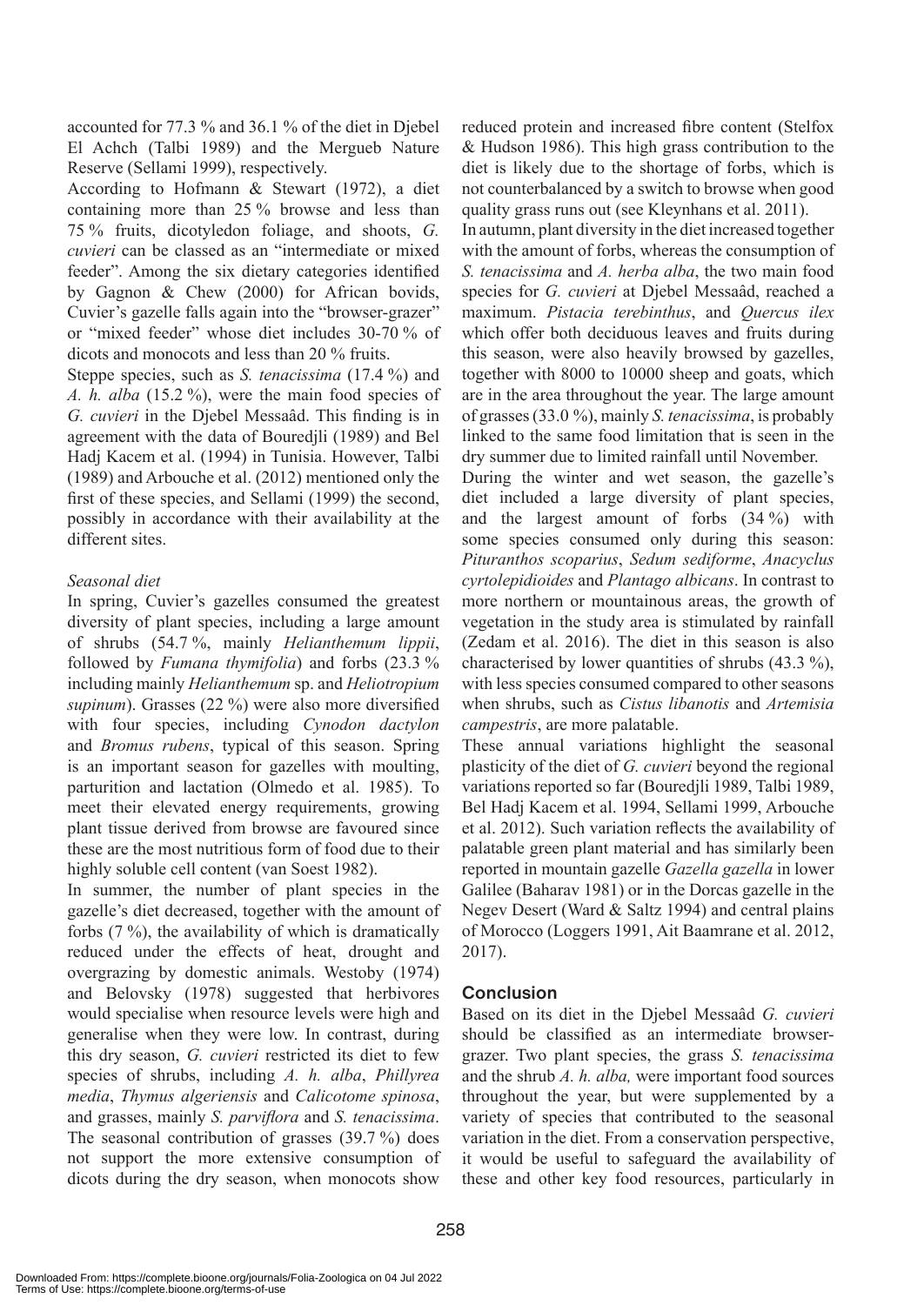summer when vegetation is rarer and competition with livestock is magnified. With respect to predicted climate change scenarios, which suggest increasing probability of heatwaves and droughts in summer, the Cuvier's gazelle may be able to adapt its diet as long as a sufficient quantity of food is available, even if restricted to dry grasses such as *Stipa parviflora*. Interactions with other wild species, such as wild boar *Sus scrofa*, as well as domestic herbivores (primarily sheep and goats), should be investigated to better inform the conservation and management of this vulnerable gazelle species.

#### **Literature**

- Abdelhamid K. 1998: Statuts des antilopes sahariennes de Tunisie. In: Smith T. (ed.), Compte rendu du Séminaire sur la conservation et la restauration des Antilopes Sahélo-Sahariennes. *Royal Belgian Institute of Natural Sciences, Convention on migratory species, Technical Series publ. no. 3, Djerba, Tunisia: 96–104.*
- Ait Baamrane M.A., Shehzad W., Ouhammou A. et al. 2012: Assessment of the food habits of the Moroccan dorcas gazelle in M'Sabih Talaa, West Central Morocco, using the *trn*L approach. *PLOS ONE 7: e35643.*
- Ait Baamrane M.A., Znari M. & Bellout S. 2017: Evaluation du régime alimentaire de la gazelle dorcas du Maroc *Gazella dorcas massaesyla* dans la réserve M'Sabih Talaa par analyse microhistologique. *Go-South Bull. 14: 125–132.*
- Arbouche Y., Arbouche H.S., Arbouche F.A. & Arbouche R. 2012: Valeur fourragère des espèces prélevées par *Gazella cuvieri* Ogilby, 1841 au niveau du Djebel Metlili (Algérie). *Arch. Zootec. 61: 145–148.*
- Baharav D. 1981: Food habits of the mountain gazelle in semi-arid habitats of eastern lower Galilée, Israel. *J. Arid Environ. 4: 63–69.*
- Bel Hadj Kacem S., Müller H.P. & Wiesner H. 1994: Gestion de la faune sauvages et parcs nationaux en Tunisie. Réintroduction, Gestion et aménagement. *Direction Générale des Forêts et Deutsche Gesellschaft für Technische Zusammenarbeit, Tunis.*
- Belovsky G.E. 1978: Diet optimization in a generalist herbivore: the moose. *Theor. Popul. Biol. 4: 105–134.*
- Benamor N. 2014: Contribution à l'étude écologique de la gazelle de Cuvier *Gazella cuvieri* (Ogilby, 1841) dans l'Est de l'Algérie. *Magister thesis, Ecole Normale Supérieure de Kouba, Alger, Algeria.*
- Beudels R.C., Devillers P. & Cuzin F. 2013: *Gazella cuvieri* Cuvier's gazelle (Atlas gazelle, Edmi gazelle). In: Kingdon J. & Hoffmann M. (eds.), Mammals of Africa, vol. 6. Pigs, hippopotamuses, chevrotain, giraffes, deer and bovids. *Bloomsbury Publ., London, U.K.: 349–352.*
- Bodner R.E. 1990: Ungulate frugivores and the browser-grazer continuum. *Oikos 57: 319–325.*
- Bouredjli H.A. 1989: Eléments d'écoethologie de la gazelle de Cuvier: *Gazella cuvieri* (Ogilby, 1841) dans la réserve naturelle de Mergueb (M'Sila) et son statut en Algérie. *Engineering thesis, Institut National Agronomique, El Harrach, Algeria.*
- Bounaceur F., Boualem A., Benamor N. et al. 2016: Updated distribution and local abundance of the endangered Cuvier's gazelle (Mammalia, Bovidae) in Algeria. *Folia Zool. 65: 233–238.*
- Brand M.R. 1978: Method to correct for differential digestibility in fecal analysis. *Am. Midl. Nat. 100: 228–232.*
- Chapuis J.L. 1980: Méthodes d'étude du régime alimentaire de Lapin de garenne *Oryctolagus cuniculus* (L.) par l'analyse micrographique des fèces. *Rev. Ecol.-Terre Vie 34: 159–198.*
- Cuzin F. 1998: Localisation et évaluation des populations résiduelles d'Antilopinés: le cas du genre *Gazella* au Maroc. In: Smith T. (ed.), Compte rendu du Séminaire sur la conservation et la restauration des antilopes sahélo-sahariennes. *Royal Belgian Institute of Natural Sciences, Convention on migratory species, Technical Series publ. no. 3, Djerba, Tunisia: 171–182.*
- El-Attoui A. 1996: Etude phytoécologique et cartographie de la végétation steppique par utilisation de télédétection (Cas*,* Daïra de Djebel Messaâd). *Engineering thesis, Institut Agronomique, University Sétif, Algeria.*
- Fitzgerald A.E. & Waddington D.C. 1979: Comparison of two methods of faecal analysis of herbivore diet. *J. Wildlife Manage. 43: 468–473.*
- Gagnon M. & Chew A.E. 2000: Dietary preferences in extant African Bovidae*. J. Mammal. 81: 490–511.*
- García-Gonzalez R. 1983: Epidermis foliares de algunas especies de *Festuca, Poa y Bellardiochloa* en el Pirineo Occidental. *An. Jardin Bot. Madrid 39: 389–404.*
- Gill R.B., Carpenter L.H., Bartmann R.M. et al. 1983: Faecal analysis to estimate mule deer diets*. J. Wildlife Manage. 47: 902–915.*
- Gordon I.J. & Illius A.W. 1994: The functional significance of the browser-grazer dichotomy in African ruminants. *Oecologia 98: 167–175.*

Gordon I.J. & Illius A.W. 1996: The nutritional ecology of African ruminants: a reinterpretation. *J. Anim. Ecol. 65: 18–28.*

Grzimek B. 1990: Grzimek's encyclopedia of mammals. *McGraw-Hill, New York, U.S.A.*

- Hammer Ø., Harper D.A.T. & Ryan P.D. 2001: PAST: Paleontological statistics software package for education and data analysis. *Palaeont. Electron. 4: 9.*
- Hofmann R.R. 1989: Evolutionary steps of ecophysiological adaptation and diversification of ruminants: a comparative view of their digestive system. *Oecologia 78: 443–457.*
- Hofmann R.R. & Stewart D.R.M. 1972: Grazers and browsers: a classification based on the stomach structure and feeding habits of East African ruminants. *Mammalia 36: 226–240.*
- Holecheck J.L., Vavra M. & Piper R.D. 1982: Botanical composition determination of range herbivore diets: a review. *J. Range Manage. 35: 309–315.*
- IUCN SSC Antelope Specialist Group 2016: *Gazella cuvieri*. The IUCN Red List of Threatened Species 2016: e.T8967A50186003. *http://dx.doi.org/10.2305/IUCN.UK.2016-2.RLTS.T8967A50186003.en*
- Johnson M.K., Wofford H. & Pearson H.A. 1983: Microhistological techniques for food habits analyses. *U.S. Department of Agriculture, Forest Service, Southern Forest Experimental Station, Research paper SO-1 99, New Orleans LA, U.S.A.*